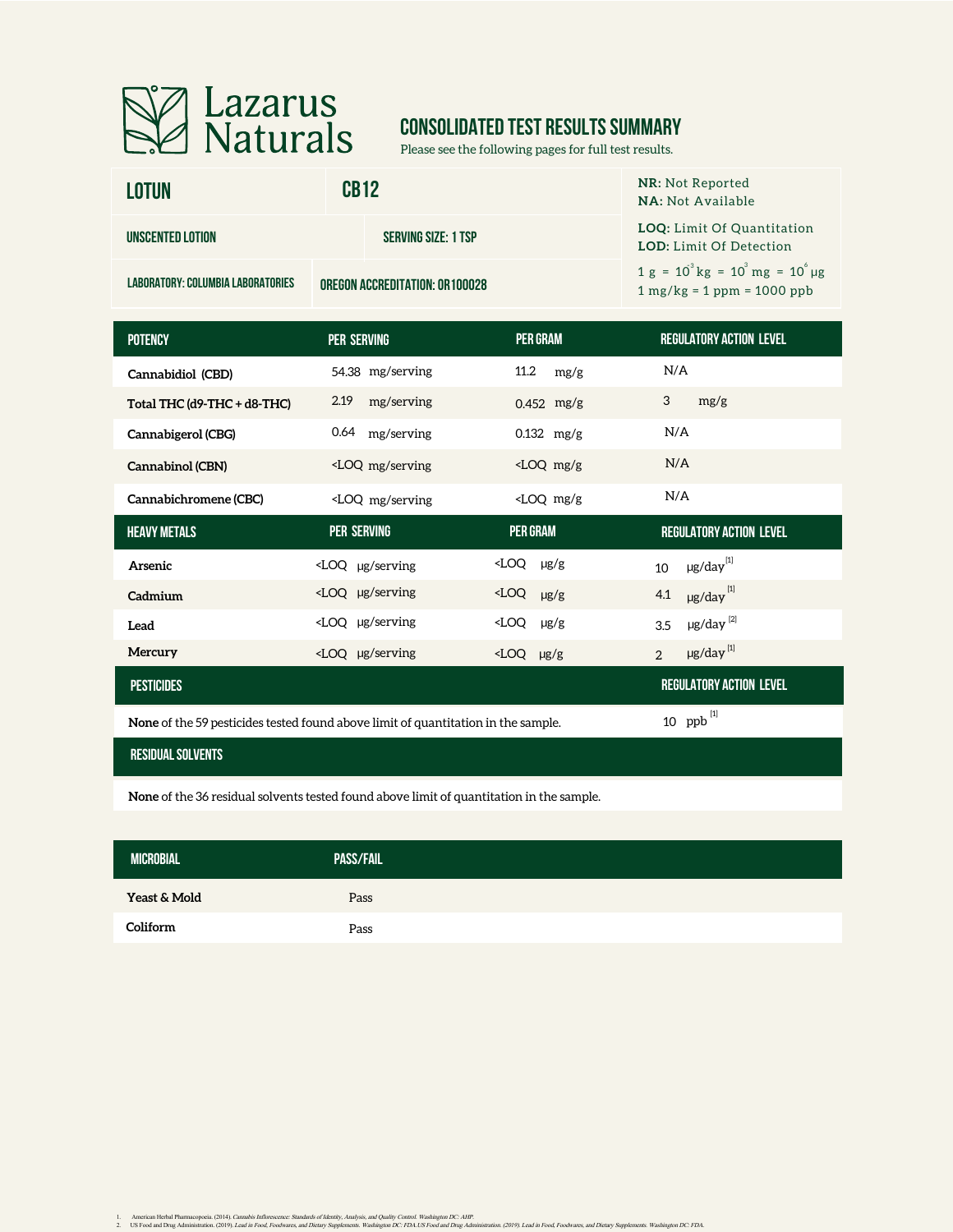



**Report Number: Report Date: ORELAP#:** 03/03/2020 OR100028 **Received:** 02/21/20 12:20 **Purchase Order:** 20-002045/D01.R00

| <b>Customer:</b><br><b>Product identity:</b><br><b>Client/Metrc ID:</b> | Etz Hayim Holdings<br>CB12 LOTUN |                               |                     |                                      |               |
|-------------------------------------------------------------------------|----------------------------------|-------------------------------|---------------------|--------------------------------------|---------------|
| Laboratory ID:                                                          | 20-002045-0001                   |                               | <b>Sample Date:</b> | 02/20/20 11:00                       |               |
|                                                                         |                                  | <b>Summary</b>                |                     |                                      |               |
| Potency:                                                                |                                  |                               |                     |                                      |               |
| Analyte per 1g                                                          | Limits<br>Result                 | <b>Units</b><br><b>Status</b> |                     | CBD-Total per 1g                     | 11.2 mg/1g    |
| CBD per 1g                                                              | 11.2                             | mg/1g                         |                     |                                      |               |
| CBDV per 1g <sup>t</sup>                                                | 0.0651                           | mg/1g                         |                     | THC-Total per 1g                     | $0.452$ mg/1g |
| CBG per $1g^{\dagger}$                                                  | 0.132                            | mg/1g                         |                     |                                      |               |
| $\Delta$ 9-THC per 1g                                                   | 0.452                            | mg/1g                         |                     | (Reported in milligrams per serving) |               |
|                                                                         |                                  |                               |                     |                                      |               |

**www.columbialaboratories.com**

Test results relate only to the parameters tested and to the samples as received by the laboratory. Test results meet all requirements of NELAP and the Columbia Laboratories quality assurance plan<br>unless otherwise noted. T prior arrangements have been made.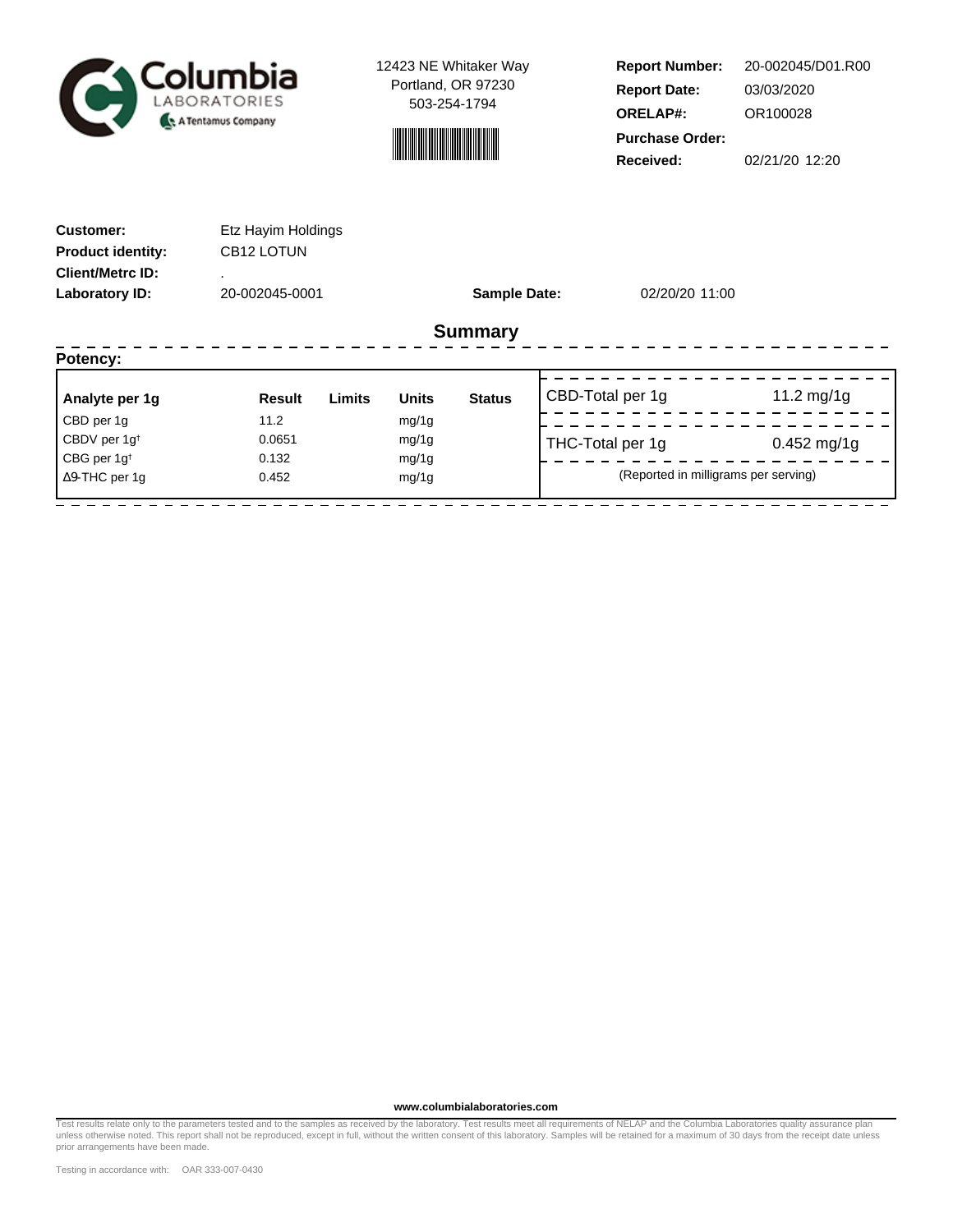



**Report Number: Report Date: ORELAP#:** 03/03/2020 OR100028 **Received:** 02/21/20 12:20 **Purchase Order:** 20-002045/D01.R00

| Customer:                | Etz Hayim Holdings |
|--------------------------|--------------------|
| <b>Product identity:</b> | CB12 LOTUN         |
| Client/Metrc ID:         |                    |
| <b>Sample Date:</b>      | 02/20/20 11:00     |
| Laboratory ID:           | 20-002045-0001     |
| Temp:                    | 17.2 $\degree$ C   |
| <b>Relinquished by:</b>  | Zachary Holden     |
| Serving Size #1:         | g                  |

## **Sample Results**

| Potency per 1g                     |         |        | Batch: 2002010 |            |          |                   |              |
|------------------------------------|---------|--------|----------------|------------|----------|-------------------|--------------|
| Analyte                            | Result  | Limits | <b>Units</b>   | <b>LOQ</b> | Analyze  | <b>Method</b>     | <b>Notes</b> |
| CBC per $1g†$                      | $<$ LOQ |        | mg/1g          | 0.0333     | 03/03/20 | J AOAC 2015 V98-6 |              |
| CBC-A per 1g <sup>t</sup>          | $<$ LOQ |        | mg/1g          | 0.0333     | 03/03/20 | J AOAC 2015 V98-6 |              |
| CBC-Total per 1g <sup>t</sup>      | $<$ LOQ |        | mg/1g          | 0.0626     | 03/03/20 | J AOAC 2015 V98-6 |              |
| CBD per 1g                         | 11.2    |        | mg/1g          | 0.0333     | 03/03/20 | J AOAC 2015 V98-6 |              |
| CBD-A per 1g                       | $<$ LOQ |        | mg/1g          | 0.0333     | 03/03/20 | J AOAC 2015 V98-6 |              |
| CBD-Total per 1g                   | 11.2    |        | mg/1g          | 0.0626     | 03/03/20 | J AOAC 2015 V98-6 |              |
| CBDV per 1g <sup>t</sup>           | 0.0651  |        | mg/1g          | 0.0333     | 03/03/20 | J AOAC 2015 V98-6 |              |
| CBDV-A per 1g <sup>t</sup>         | $<$ LOQ |        | mg/1g          | 0.0333     | 03/03/20 | J AOAC 2015 V98-6 |              |
| CBDV-Total per 1g <sup>t</sup>     | 0.0651  |        | mg/1g          | 0.0622     | 03/03/20 | J AOAC 2015 V98-6 |              |
| CBG per 1g <sup>t</sup>            | 0.132   |        | mg/1g          | 0.0333     | 03/03/20 | J AOAC 2015 V98-6 |              |
| CBG-A per 1g <sup>t</sup>          | $<$ LOQ |        | mg/1g          | 0.0333     | 03/03/20 | J AOAC 2015 V98-6 |              |
| CBG-Total per 1g <sup>t</sup>      | 0.132   |        | mg/1g          | 0.0626     | 03/03/20 | J AOAC 2015 V98-6 |              |
| CBL per $1g†$                      | $<$ LOQ |        | mg/1g          | 0.0333     | 03/03/20 | J AOAC 2015 V98-6 |              |
| CBN per 1g                         | $<$ LOQ |        | mg/1g          | 0.0333     | 03/03/20 | J AOAC 2015 V98-6 |              |
| $\Delta$ 8-THC per 1g <sup>+</sup> | $<$ LOQ |        | mg/1g          | 0.0333     | 03/03/20 | J AOAC 2015 V98-6 |              |
| $\Delta$ 9-THC per 1g              | 0.452   |        | mg/1g          | 0.0333     | 03/03/20 | J AOAC 2015 V98-6 |              |
| THC-A per 1g                       | $<$ LOQ |        | mg/1g          | 0.0333     | 03/03/20 | J AOAC 2015 V98-6 |              |
| THC-Total per 1g                   | 0.452   |        | mg/1g          | 0.0626     | 03/03/20 | J AOAC 2015 V98-6 |              |
| THCV per $1g^{\dagger}$            | $<$ LOQ |        | mg/1g          | 0.0333     | 03/03/20 | J AOAC 2015 V98-6 |              |
| THCV-A per 1g <sup>t</sup>         | $<$ LOQ |        | mg/1g          | 0.0333     | 03/03/20 | J AOAC 2015 V98-6 |              |
| THCV-Total per 1g <sup>t</sup>     | $<$ LOQ |        | mg/1g          | 0.0622     | 03/03/20 | J AOAC 2015 V98-6 |              |

#### **www.columbialaboratories.com**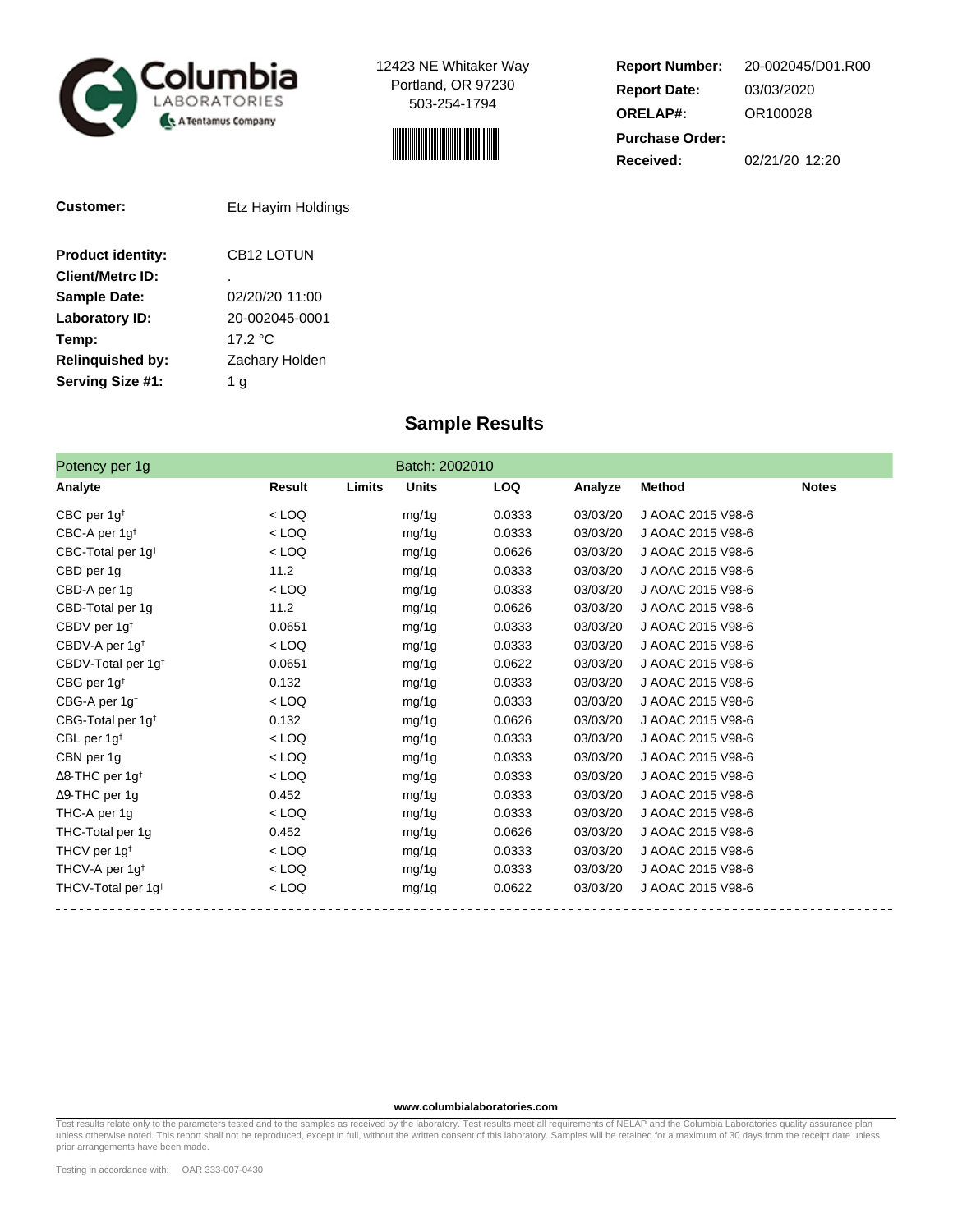



**Report Number: Report Date: ORELAP#:** 03/11/2020 OR100028 **Received:** 02/21/20 12:20 **Purchase Order:** 20-002045/D03.R00

| <b>Customer:</b><br><b>Product identity:</b> | Etz Hayim Holdings<br>CB12 LOTUN |                     |                |  |
|----------------------------------------------|----------------------------------|---------------------|----------------|--|
| <b>Client/Metrc ID:</b>                      |                                  |                     |                |  |
| Laboratory ID:                               | 20-002045-0003                   | <b>Sample Date:</b> | 02/20/20 11:00 |  |
|                                              |                                  | <b>Summary</b>      |                |  |
| <b>Residual Solvents:</b>                    |                                  |                     |                |  |
| All analytes passing and less than LOQ.      |                                  |                     |                |  |
| <b>Pesticides:</b>                           |                                  |                     |                |  |
| All analytes passing and less than LOQ.      |                                  |                     |                |  |
| Metals:                                      |                                  |                     |                |  |
| Less than LOQ for all analytes.              |                                  |                     |                |  |
|                                              |                                  |                     |                |  |

**www.columbialaboratories.com**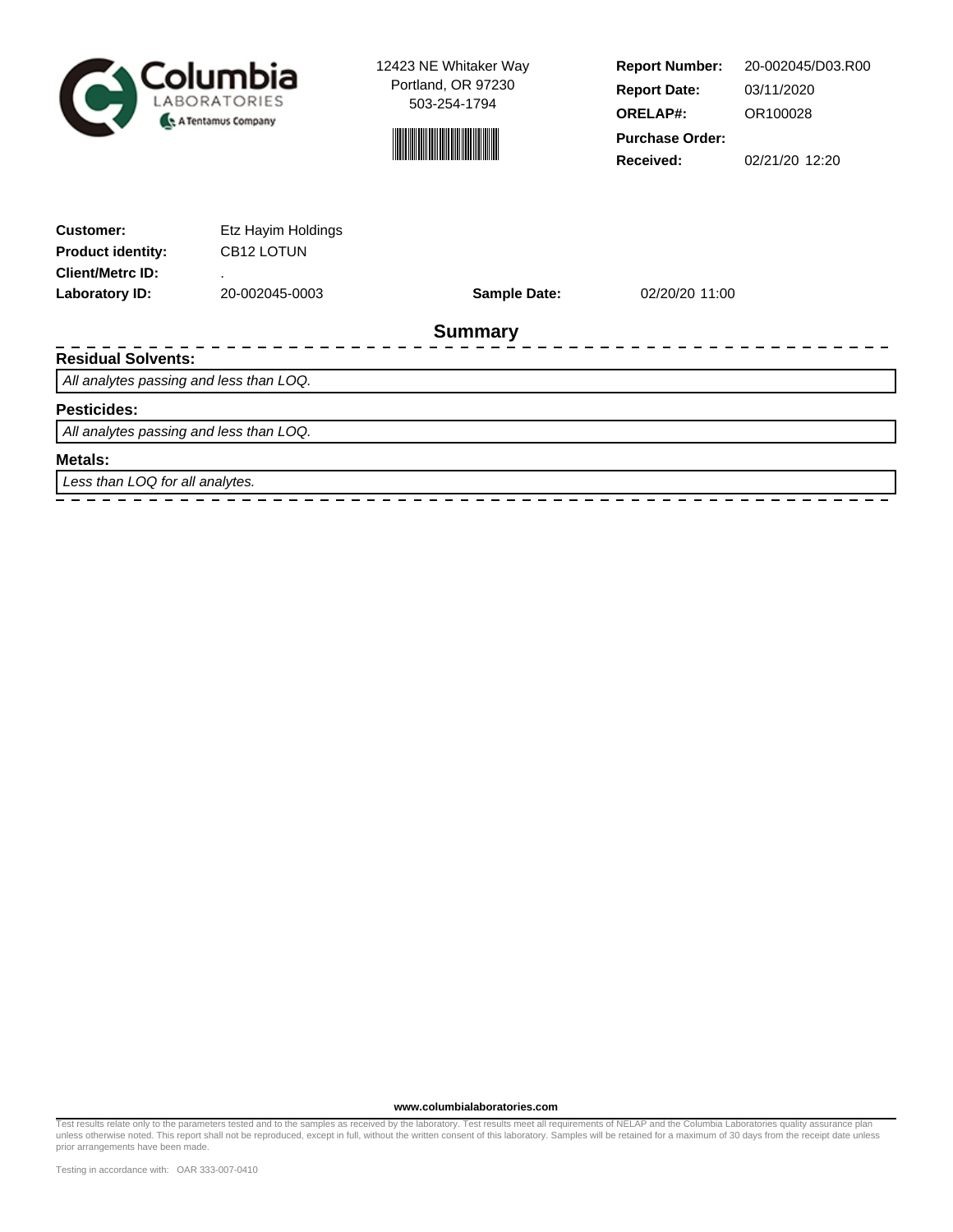



**Report Number: Report Date: ORELAP#:** 03/11/2020 OR100028 **Received:** 02/21/20 12:20 **Purchase Order:** 20-002045/D03.R00

| <b>Customer:</b>         | Etz Hayim Holdings |
|--------------------------|--------------------|
| <b>Product identity:</b> | CB12 LOTUN         |
| <b>Client/Metrc ID:</b>  | ٠                  |
| <b>Sample Date:</b>      | 02/20/20 11:00     |
| <b>Laboratory ID:</b>    | 20-002045-0003     |
| Temp:                    | 17.2 $\degree$ C   |
| <b>Relinquished by:</b>  | Zachary Holden     |

## **Sample Results**

| <b>Solvents</b>         | Method EPA5021A |                                |      |      | Units $\mu$ g/g      | <b>Batch 2002144</b> |               |                                |      |      | Analyze 03/06/20 09:03 AM |
|-------------------------|-----------------|--------------------------------|------|------|----------------------|----------------------|---------------|--------------------------------|------|------|---------------------------|
| Analyte                 | Result          | <b>Limits LOQ Status Notes</b> |      |      | Analyte              |                      | <b>Result</b> | <b>Limits LOQ Status Notes</b> |      |      |                           |
| 1,4-Dioxane             | $<$ LOQ         | 380                            | 100  | pass | 2-Butanol            |                      | $<$ LOQ       | 5000                           | 200  | pass |                           |
| 2-Ethoxyethanol         | $<$ LOQ         | 160                            | 30.0 | pass | 2-Methylbutane       |                      | $<$ LOQ       |                                | 200  |      |                           |
| 2-Methylpentane         | $<$ LOQ         |                                | 30.0 |      | 2-Propanol (IPA)     |                      | $<$ LOQ       | 5000                           | 200  | pass |                           |
| 2,2-Dimethylbutane      | $<$ LOQ         |                                | 30.0 |      | 2,2-Dimethylpropane  |                      | $<$ LOQ       |                                | 200  |      |                           |
| 2,3-Dimethylbutane      | $<$ LOQ         |                                | 30.0 |      | 3-Methylpentane      |                      | $<$ LOQ       |                                | 30.0 |      |                           |
| Acetone                 | $<$ LOQ         | 5000                           | 200  | pass | Acetonitrile         |                      | $<$ LOQ       | 410                            | 100  | pass |                           |
| Benzene                 | $<$ LOQ         | 2.00                           | 1.00 | pass | Butanes (sum)        |                      | $<$ LOQ       | 5000                           | 400  | pass |                           |
| Cyclohexane             | $<$ LOQ         | 3880                           | 200  | pass | Ethanol <sup>t</sup> |                      | $<$ LOQ       |                                | 200  |      |                           |
| Ethyl acetate           | $<$ LOQ         | 5000                           | 200  | pass | Ethyl benzene        |                      | $<$ LOQ       |                                | 200  |      |                           |
| Ethyl ether             | $<$ LOQ         | 5000                           | 200  | pass | Ethylene glycol      |                      | $<$ LOQ       | 620                            | 200  | pass |                           |
| Ethylene oxide          | $<$ LOQ         | 50.0                           | 30.0 | pass | Hexanes (sum)        |                      | $<$ LOQ       | 290                            | 150  | pass |                           |
| Isopropyl acetate       | $<$ LOQ         | 5000                           | 200  | pass | Isopropylbenzene     |                      | < LOQ         | 70.0                           | 30.0 | pass |                           |
| m,p-Xylene              | $<$ LOQ         |                                | 200  |      | Methanol             |                      | $<$ LOQ       | 3000                           | 200  | pass |                           |
| Methylene chloride      | $<$ LOQ         | 600                            | 200  | pass | Methylpropane        |                      | $<$ LOQ       |                                | 200  |      |                           |
| n-Butane                | $<$ LOQ         |                                | 200  |      | n-Heptane            |                      | $<$ LOQ       | 5000                           | 200  | pass |                           |
| n-Hexane                | $<$ LOQ         |                                | 30.0 |      | n-Pentane            |                      | $<$ LOQ       |                                | 200  |      |                           |
| o-Xylene                | $<$ LOQ         |                                | 200  |      | Pentanes (sum)       |                      | $<$ LOQ       | 5000                           | 600  | pass |                           |
| Propane                 | $<$ LOQ         | 5000                           | 200  | pass | Tetrahydrofuran      |                      | $<$ LOQ       | 720                            | 100  | pass |                           |
| Toluene                 | $<$ LOQ         | 890                            | 100  | pass | <b>Total Xylenes</b> |                      | $<$ LOQ       |                                | 400  |      |                           |
| Total Xylenes and Ethyl | $<$ LOQ         | 2170                           | 600  | pass |                      |                      |               |                                |      |      |                           |

**www.columbialaboratories.com**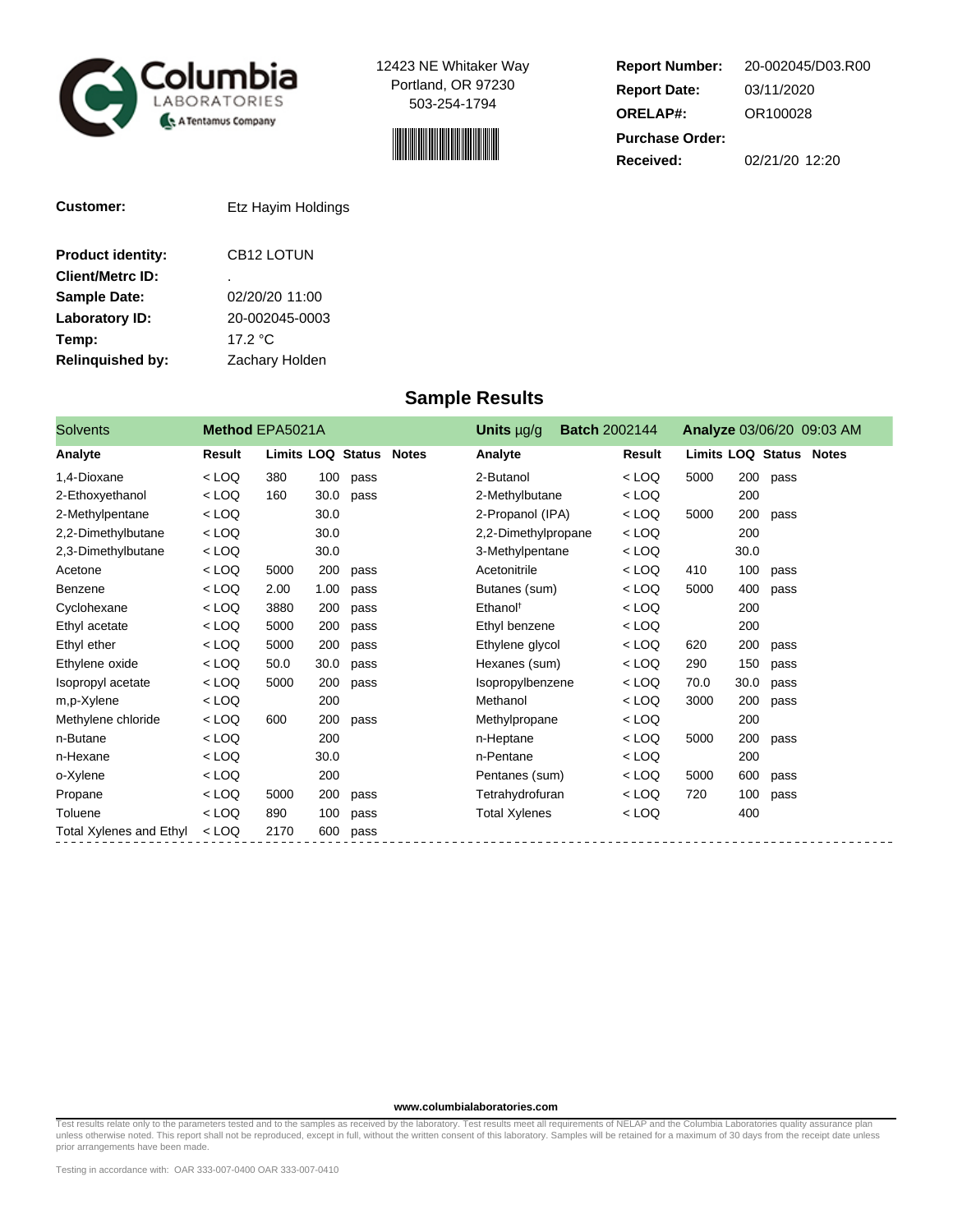



**Report Number: Report Date: ORELAP#:** 03/11/2020 OR100028 **Received:** 02/21/20 12:20 **Purchase Order:** 20-002045/D03.R00

|  | Pesticides |  |
|--|------------|--|

### Pesticides **Method** AOAC 2007.01 & EN 15662 (mod) **Units** mg/kg **Batch** 2002199 **Analyze** 03/07/20 03:50 PM

**Analyte Result Limits LOQ Status Notes Analyte Result Limits LOQ Status Notes** Abamectin < LOQ 0.50 0.250 pass Acephate < LOQ 0.40 0.250 pass Acequinocyl < LOQ 2.0 1.00 pass Acetamiprid < LOQ 0.20 0.100 pass Aldicarb < LOQ 0.40 0.200 pass Azoxystrobin < LOQ 0.20 0.100 pass Bifenazate < LOQ 0.20 0.100 pass Bifenthrin < LOQ 0.20 0.100 pass Boscalid < LOQ 0.40 0.200 pass Carbaryl < LOQ 0.20 0.100 pass Carbofuran < LOQ 0.20 0.100 pass Chlorantraniliprole < LOQ 0.20 0.100 pass Chlorfenapyr < LOQ 1.0 0.500 pass Chlorpyrifos < LOQ 0.20 0.100 pass Clofentezine < LOQ 0.20 0.100 pass Cyfluthrin < LOQ 1.0 0.500 pass Cypermethrin < LOQ 1.0 0.500 pass Daminozide < LOQ 1.0 0.500 pass Diazinon < LOQ 0.20 0.100 pass Dichlorvos < LOQ 1.0 0.500 pass Dimethoate < LOQ 0.20 0.100 pass Ethoprophos < LOQ 0.20 0.100 pass Etofenprox < LOQ 0.40 0.200 pass Etoxazole < LOQ 0.20 0.100 pass Fenoxycarb < LOQ 0.20 0.100 pass Fenpyroximate < LOQ 0.40 0.200 pass Fipronil < LOQ 0.40 0.200 pass Flonicamid < LOQ 1.0 0.400 pass Fludioxonil < LOQ 0.40 0.200 pass Hexythiazox < LOQ 1.0 0.400 pass Imazalil < LOQ 0.20 0.100 pass Imidacloprid < LOQ 0.40 0.200 pass Kresoxim-methyl < LOQ 0.40 0.200 pass Malathion < LOQ 0.20 0.100 pass Metalaxyl < LOQ 0.20 0.100 pass Methiocarb < LOQ 0.20 0.100 pass Methomyl < LOQ 0.40 0.200 pass MGK-264 < LOQ 0.20 0.100 pass Myclobutanil < LOQ 0.20 0.100 pass Naled < LOQ 0.50 0.250 pass Oxamyl < LOQ 1.0 0.500 pass Paclobutrazole < LOQ 0.40 0.200 pass Parathion-Methyl < LOQ 0.20 0.200 pass Permethrin < LOQ 0.20 0.100 pass Phosmet < LOQ 0.20 0.100 pass Piperonyl butoxide < LOQ 2.0 1.00 pass Prallethrin < LOQ 0.20 0.200 pass Propiconazole < LOQ 0.40 0.200 pass Propoxur < LOQ 0.20 0.100 pass Pyrethrin I (total) < LOQ 1.0 0.500 pass Pyridaben < LOQ 0.20 0.100 pass Spinosad < LOQ 0.20 0.100 pass Spiromesifen < LOQ 0.20 0.100 pass Spirotetramat < LOQ 0.20 0.100 pass Spiroxamine < LOQ 0.40 0.200 pass Tebuconazole < LOQ 0.40 0.200 pass Thiacloprid < LOQ 0.20 0.100 pass Thiamethoxam < LOQ 0.20 0.100 pass Trifloxystrobin < LOQ 0.20 0.100 pass

Metals **Analyte Result Limits Units LOQ Batch Analyze Method Notes** Arsenic < LOQ mg/kg 0.007442002224 03/09/20 AOAC 2013.06 (mod.) X Cadmium < LOQ mg/kg 0.007442002224 03/09/20 AOAC 2013.06 (mod.) X Lead  $\leftarrow$  LOQ  $\leftarrow$  Mg/kg 0.007442002224 03/09/20 AOAC 2013.06 (mod.) X Mercury < LOQ mg/kg 0.003722002224 03/09/20 AOAC 2013.06 (mod.) X

#### **www.columbialaboratories.com**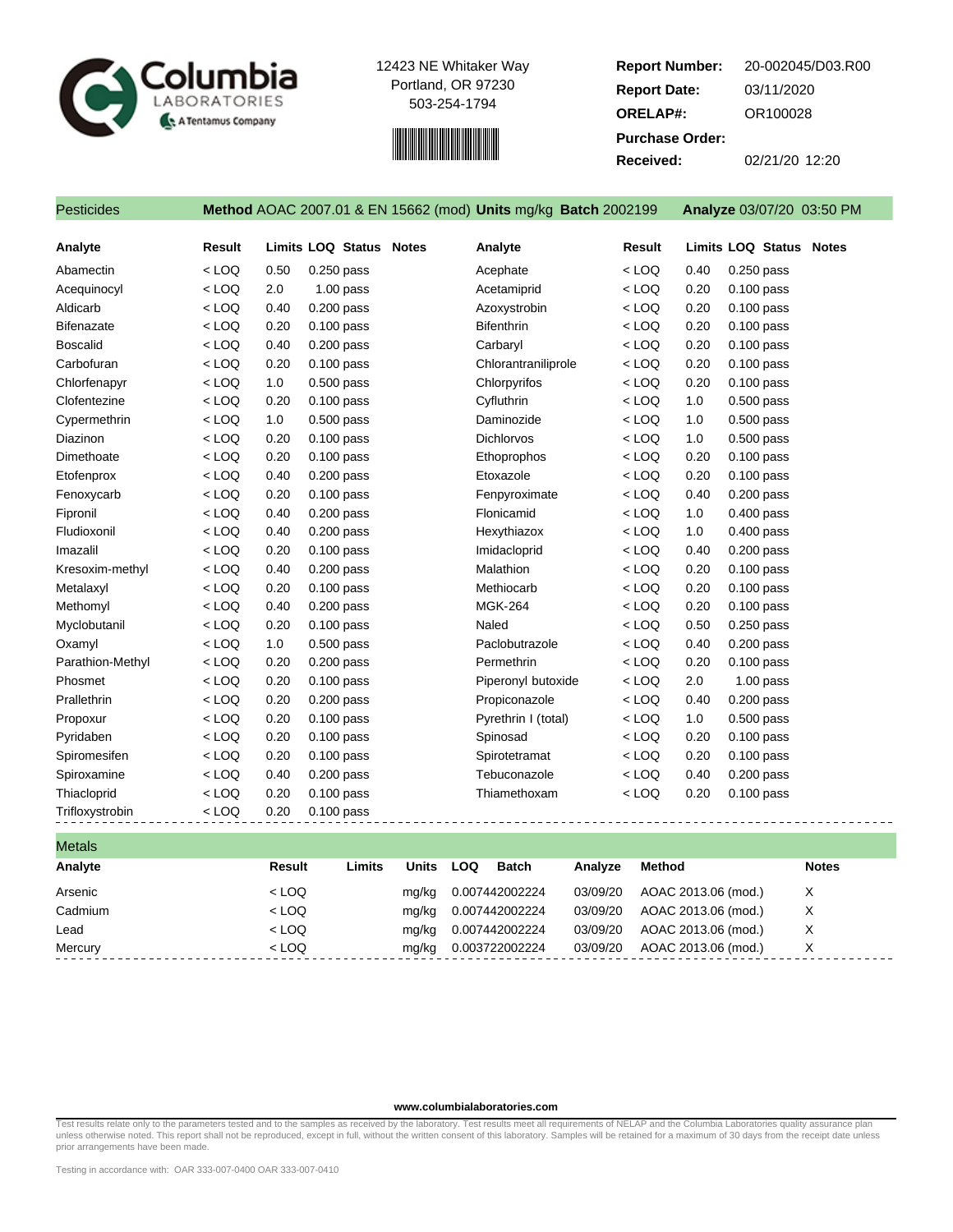



**Report Number: Report Date: ORELAP#:** 03/11/2020 OR100028 **Received:** 02/21/20 12:20 **Purchase Order:** 20-002045/D02.R00

| <b>Customer:</b>         | Etz Hayim Holdings     |                     |                |  |
|--------------------------|------------------------|---------------------|----------------|--|
| <b>Product identity:</b> | CB <sub>12</sub> LOTUN |                     |                |  |
| <b>Client/Metrc ID:</b>  |                        |                     |                |  |
| Laboratory ID:           | 20-002045-0002         | <b>Sample Date:</b> | 02/20/20 11:00 |  |
| <b>Summary</b>           |                        |                     |                |  |
| Microbiology:            |                        |                     |                |  |

Less than LOQ for all analytes.

**www.columbialaboratories.com**